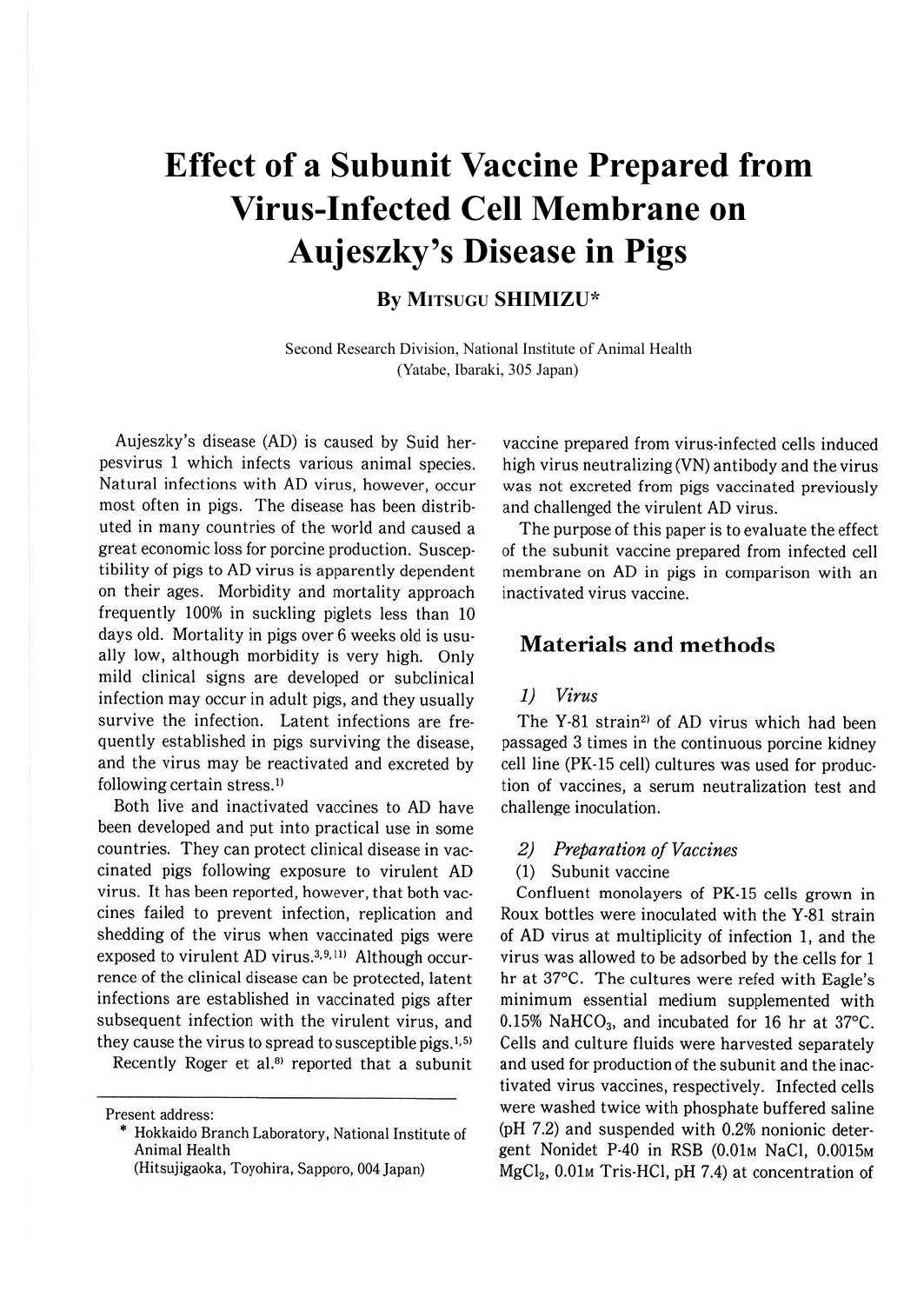3X107 cells/ml. The cell suspension was stirred gently for 15 min at 0°C to solubilize infected cell membrane, and centrifuged for 20 min at 6,000 rpm. Supernatants were collected and used as the sub· unit vaccine. Absence of infectious virus in the vaccine was verified by inoculation into PK-15 cell cultures.

(2) Inactivated virus vaccine

AD virus was concentrated and purified from infected cell culture fluids by combination of differ· ential and sucrose density gradient centrifugations. Viral infectivity of final material was 10<sup>9,5</sup> median tissue culture infective doses  $(TCID<sub>50</sub>)/ml$ , and inactivated by adding an equal volume of 0.2% beta· propiolactone solution (in 0.85% NaCl and 1.68%  $Na<sub>2</sub>CO<sub>3</sub>$  aqueous solution).

#### *3) Pigs and vaccination*

A total of 9 pigs weighing about 10 kg, which had been negative for AD virus neutralizing antibody, were used in this experiment. They were divided into 3 groups which included 3 pigs each. Two groups of pigs were inoculated subcutaneously twice at 3 weeks interval with 1 ml of the subunit and the inactivated virus vaccines, respectively. DEAE-dextran (50 mg/ml) was supplemented to both vaccines as an adjuvant. The other 3 pigs served as non-vaccinated controls. Serum samples were periodically collected and tested for VN antibody.

#### *4) Challenge inoculation*

All pigs were exposed intranasally to 10<sup>7</sup> TCID5o/ml of the Y-81 strain of AD virus 10 days after the second vaccination, and clinical symptoms were observed for 2 weeks. Nasal secretions were obtained from all pigs 1, 3, 5, 7, 10 and 14 days after challenge exposure by inserting tampons into nasal cavities. The nasal secretions in the tampons were extracted with 2 *ml* of the tissue culture medium and tested for viral contents.

#### *5) Serum neutralization test*

VN antibody titers of sera were determined by the standard microplate method. CPK cell cultures (continuous porcine kidney cell line) were used in the test. Incubation of virus-serum mixture was carried out for 1 hr at 37°C.

## *6) Virus isolation*

AD virus excreted in nasal secretions was titrated by the microplate method, using CPK cell cultures.

## **Results**

#### *1) Antibody responses*

The subunit vaccine induced high antibody responses in inoculated pigs (Table 1). VN antibody was first detected 7 days and reached 8 in titer 14 days after vaccination in pigs inoculated with the subunit vaccine. After the second vaccination, VN antibody showed a remarkable increase in titer and reached 128 after 10 days. Antibody responses in pigs inoculated with the inactivated virus vaccine were poor. They produced only a low level of VN antibody even after the second vaccination was given. However, they produced high titer VN antibody after challenge exposed to the virulent virus. Non-vaccinated control pigs produced low titer VN antibody after challenge exposure.

**Table** 1. **Antibody** responses **of experimental pigs to AD virus** 

| Vaccine<br>inoculated | Day of experiment |     |    |     |     |    |    |  |  |
|-----------------------|-------------------|-----|----|-----|-----|----|----|--|--|
|                       | 0                 |     | 14 |     | 31  | 41 | 51 |  |  |
| Subunit               |                   | 0.8 |    |     | 128 | 81 | 64 |  |  |
| Inactivated<br>virus  | $\leq$            | ⊂1  | <1 | 0.8 |     | 32 | 81 |  |  |
| Control               | <Ι                |     |    | ≤1  |     |    |    |  |  |

VN antibody titer. All data are expressed as geometric mean (3 pigs each). Pigs were vaccinated on day O and 21, and challenge exposed on day 31 of the experiment, respectively.

#### *2) Clinical responses after challenge exposure*

Pigs of both groups, inoculated previously with the inactivated virus vaccine and non-vaccinated, developed typical signs of AD such as depression, respiratory disorders and discharge of nasal secre· tions after challenge exposure. Their rectal temperatures rose over 40°C 2 days after challenge and persisted for 5 to 10 days. On the contrary, pigs inoculated previously with the subunit vaccine showed no considerable signs of the disease,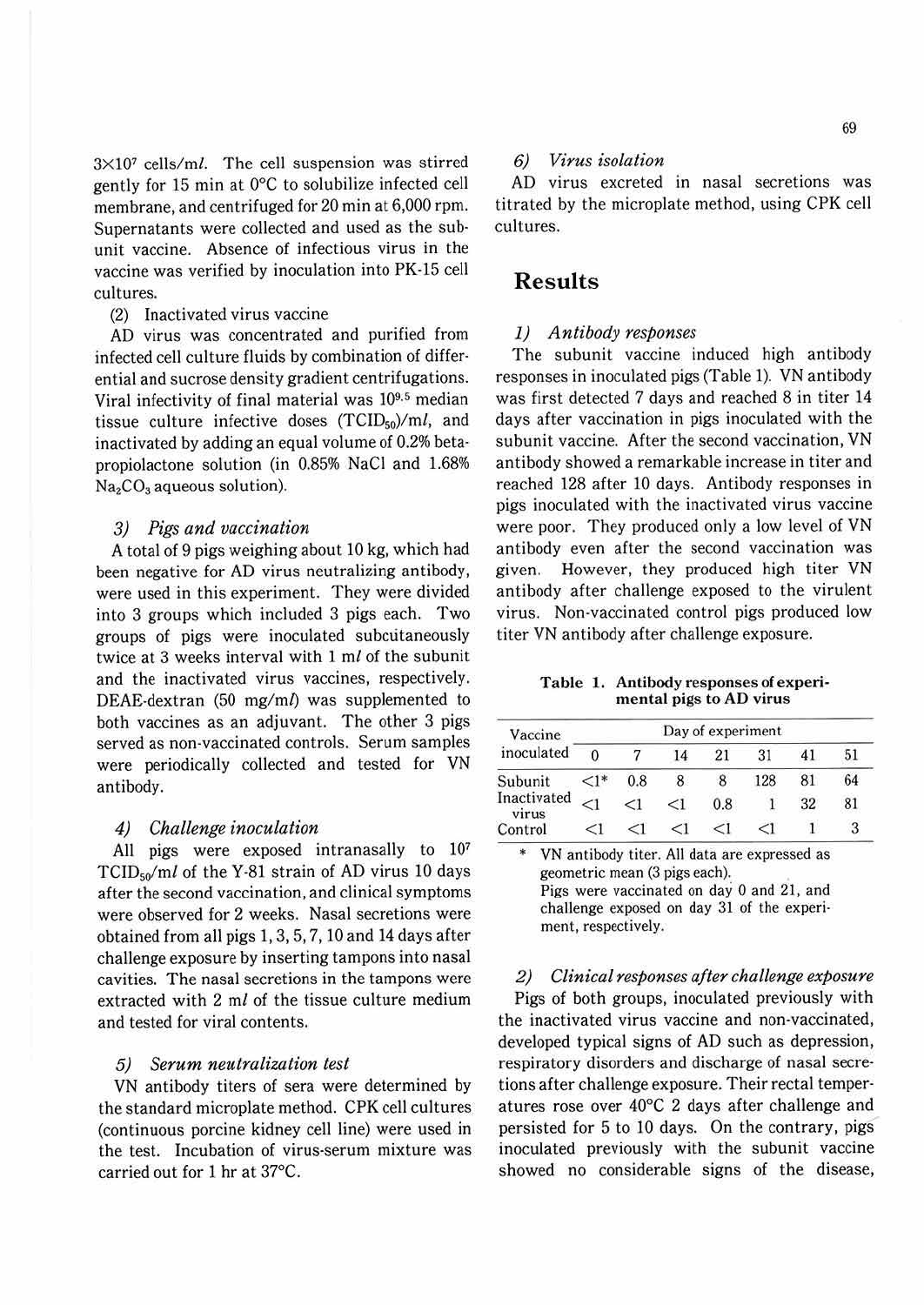although rectal temperatures rose somewhat in 2 of them only 4 days after challenge.

*3) Isolation of AD virus from nasal secretions*  In non-vaccinated control pigs, AD virus was first detected in nasal secretions 1 day after challenge, and maximam titer of  $10^{4.5}TCID_{50}/ml$  was obtained 2 days later (Table 2). AD virus was continually shed in their nasal secretions for 10 days. Similarly, AD virus was continually found in nasal secretions collected from pigs inoculated previously with the inactivated virus vaccine between 1 and 7 days after challenge exposed. AD virus was not detected in nasal secretions collected from pigs inoculated with the subunit vaccine and exposed subsequently to the virulent virus throughout the experiment.

**Table 2. Detection of AD virus in nasal secretions after challenge exposure** 

| Vaccine<br>inoculated | Day of experiment |     |     |     |     |     |    |  |  |  |
|-----------------------|-------------------|-----|-----|-----|-----|-----|----|--|--|--|
|                       |                   |     | 3   |     |     | 10  | 14 |  |  |  |
| Subunit               | $0^*$             | 0   | 0   |     |     |     | 0  |  |  |  |
| Inactivated<br>virus  | $\mathbf{0}$      | 3.9 | 5.4 | 4.0 | 0.9 |     | 0  |  |  |  |
| Control               | $\mathbf{0}$      | 2.8 | 4.5 | 4.3 | 2.8 | 1.0 | 0  |  |  |  |

Viral infectivity (log  $TCID<sub>50</sub>/m<sub>l</sub>$ ), 0 indicates negative for virus isolation in undiluted materials.

All data are expressed as geometric mean (3 pigs each).

# **Discussion**

This study confirmed the results reported pre· viously by Roger and Schultz.<sup>81</sup> The subunit vaccine used in this study induced high VN antibody, especially after the second vaccination, and pro· tected the occurrence of clinical disease after chal· lenge exposure to the virulent virus. Furthermore, AD virus could not be detected in nasal secretions of pigs inoculated with the subunit vaccine and sub· sequently challenged with the virulent virus. These results indicate that the subunit vaccine prepared from virus-infected cell membrane are more immunogenic than the inactivated virus vac· cine. This study could not clarify, however,

whether the subunit vaccine prevented primary infection and virus shedding, because the virus might be neutralized by VN antibody possibly pres· ent in nasal secretions, even if the infection was established in vaccinated pigs following challenge exposure. Experiments on induction of recurrence in pigs immunized with the subunit vaccine and challenged subsequently with the virulent virus will be necessary to clarify this point.

High immunogenicity of the subunit vaccine seems to be due to glycoprotein(s) mass present in the vaccinal material, as it has been reported in other enveloped viruses. 61 Recently importance of glycoprotein(s) in induction of immunity to AD virus has been suggested by several workers.<sup>4,7,10</sup> Identification and purification of immunogenic glycoprotein(s) appear to produce useful information for understanding of immunity and development of more effective vaccine to AD virus. The conclusions obtained in this study are that the subunit vaccine prepared from virus-infected cell membrane is highly immunogenic and may be one of the promising candidates for effective vaccine to AD.

# **Acknowledgment**

The author thanks the Central Laboratory, Kyoritsu Shoji Co. Ltd. for the cooperation in per· forming this study.

# **References**

- 1) Crandell, R. A., Mock, R. E. & Mesfin, G. **M.:** La· tency in pseudorabies vaccinated pigs. *Proc. U. S. Anim. Health Assoc.,* 83, 444-447 (1979).
- 2) Fukusho, A. et al.: The first outbreak of Aujeszky's disease in swine in Japan. II. Virus isolation. *Bull. Nat. Inst. Anim. Health, 82, 5-11 (1981)* [In Japanese].
- 3) Gustafson, D. P.: Pseudorabies. *In* Diseases of swine, V. ed. Leman, A. D. et al., The Iowa State University Press, Ames, Iowa (1980).
- 4) Hampl, H. et al.: Characterization of the envelope proteins of pseudorabies virus mutant containing antigenically altered gp 50. *]. Virol.,* 52, 583-590 (1984).
- 5) Mock, R. E., Crandell, R. A. & Mesfin, G. M.: Induced latency in pseudorabies vaccinated pigs. *Can. ].*